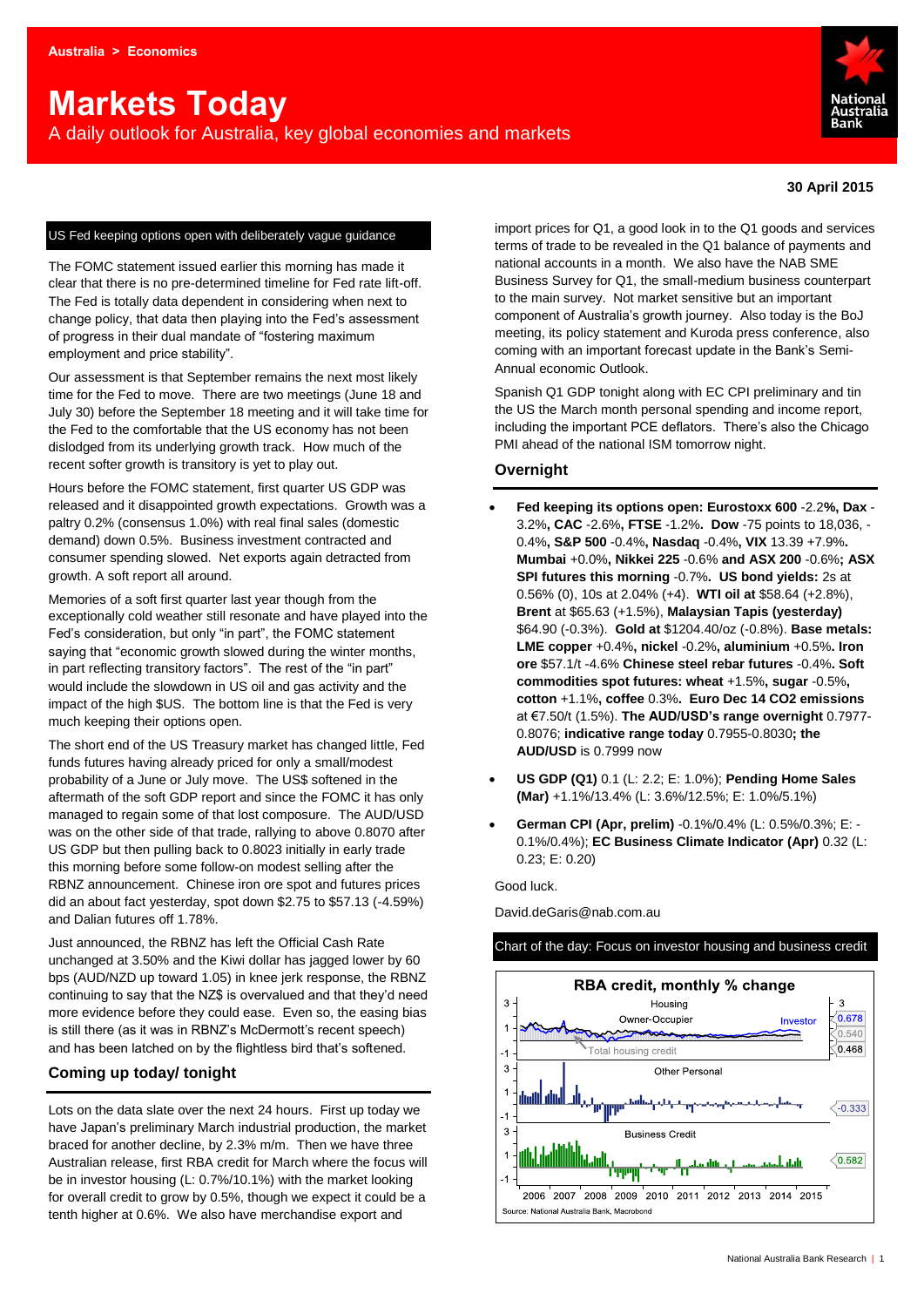#### Markets







**WTI futures- past week** 



| <b>Foreign Exchange</b>      |        |                  |        |                                       |                   |                                |        | <b>Equities</b> |                          |             |         | Commodities* |                                   |         |        |
|------------------------------|--------|------------------|--------|---------------------------------------|-------------------|--------------------------------|--------|-----------------|--------------------------|-------------|---------|--------------|-----------------------------------|---------|--------|
|                              |        |                  |        | <b>Indicative 24hr</b><br>ranges (**) |                   | Other FX                       |        |                 | <b>Major Indices</b>     |             |         |              |                                   | Last    | % day  |
|                              | Last   | % chge           | Low    | High                                  |                   | Last                           | % chge |                 |                          | Last        | % day   | % year       | Oil (Brent)                       | 65.63   | 1.5    |
| <b>AUD</b>                   | 0.8012 | 0.0              | 0.8005 | 0.8012                                | <b>HKD</b>        | 7.7506                         | 0.0    |                 | Dow                      | 18,036      | $-0.4$  | 9.1          | Oil (WTI)                         | 58.64   | 2.8    |
| <b>NZD</b>                   | 0.7646 | $-0.5$           | 0.7620 | 0.7745                                | <b>CNY</b>        | 6.1967                         | $-0.1$ |                 | S&P 500                  | 2,107       | $-0.4$  | 12.2         | Oil (Tapis)                       | 64.90   | $-0.3$ |
| <b>EUR</b>                   | 1.1127 | 1.2              | 1.0985 | 1.1189                                | SGD               | 1.3204                         | $-0.2$ |                 | Nasdag                   | 5,024       | $-0.6$  | 22.4         | Gold                              | 1204.40 | $-0.8$ |
| <b>GBP</b>                   | 1.5436 | 0.4              | 1.5350 | 1.5499                                | <b>IDR</b>        | 12.923                         | $-0.2$ |                 | <b>VIX Index</b>         | 13.39       | 7.9     | $-2.3$       | <b>CRB</b>                        | 227.29  | 1.2    |
| <b>JPY</b>                   | 119.04 | $-0.2$           | 118.61 | 119.36                                | <b>THB</b>        | 32.83                          | $-0.1$ |                 | <b>FTSE</b>              | 6,946       | $-1.2$  | 2.6          | <b>GS Metals</b>                  | 329.0   | 0.4    |
| CAD                          | 1.2016 | $-0.4$           | 1.1945 | 1.2068                                | <b>KRW</b>        | 1,070                          | $-0.2$ |                 | <b>DAX</b>               | 11,433      | $-3.2$  | 19.3         | Aluminium                         | 1883    | 0.5    |
| AUD/EUR                      | 0.7198 | $-0.9$           |        |                                       | <b>TWD</b>        | 30.41                          | $-0.3$ |                 | CAC <sub>40</sub>        | 5,039       | $-2.6$  | 12.0         | Copper                            | 6145    | 0.4    |
| AUD/JPY                      | 95.30  | 0.1              |        |                                       | PHP               | 44.30                          | $-0.1$ |                 | Nikkei                   | 20,059      | 0.4     | 40.4         | <b>Nickel</b>                     | 13420   | $-0.2$ |
| AUD/GBP                      | 0.5186 | $-0.1$           |        |                                       | <b>CHF</b>        | 0.94                           | $-1.6$ |                 | Shanghai                 | 4.477       | 0.0     | 120.9        | Zinc                              | 2299    | 0.2    |
| AUD/NZD                      | 1.0474 | 0.9              |        |                                       | <b>SEK</b>        | 8.33                           | $-0.9$ |                 | Hang Seng                | 28,400      | $-0.1$  | 28.3         | Ch. steel                         | 2364    | $-0.4$ |
|                              |        |                  |        |                                       |                   |                                |        |                 | ASX 200                  | 5,839       | $-1.8$  | 6.4          | Iron ore                          | 57.1    | $-4.6$ |
|                              |        |                  |        |                                       |                   |                                |        |                 |                          |             |         |              | St. coal                          | 61.8    | n.a.   |
| <b>Interest Rates</b>        |        |                  |        |                                       |                   |                                |        |                 | <b>Overnight Futures</b> |             |         | Wheat Chic.  | 493.3                             | 1.5     |        |
| <b>Indicative Swap Rates</b> |        |                  |        |                                       |                   | <b>Benchmark 10 Year Bonds</b> |        |                 |                          |             |         |              | Sugar                             | 13.15   | $-0.5$ |
|                              | Cash   | 3 <sub>mth</sub> | 2Yr    | 10Yr                                  |                   | Last                           | chge   | Sprd            |                          |             | Last    | Chge         | Cotton                            | 67.09   | 1.1    |
| <b>USD</b>                   | 0.25   | 0.28             | 0.80   | 2.12                                  | USD <sub>10</sub> | 2.04                           | 0.04   |                 |                          | Australia   |         |              | Coffee                            | 139.0   | 0.3    |
| <b>AUD</b>                   | 2.25   | 2.26             | 2.19   | 3.02                                  | AUD <sub>10</sub> | 2.59                           | 0.04   | 0.55            |                          | 3 mth bill  | 97.85   | $-0.01$      |                                   |         |        |
| <b>NZD</b>                   | 3.50   | 3.64             | 3.53   | 3.86                                  | NZD <sub>10</sub> | 3.45                           | 0.06   | 1.41            |                          | 3 Yr bond   | 98.03   | $-0.04$      | CO <sub>2</sub> Emissions - Euros |         |        |
| <b>EUR</b>                   | 0.05   | 0.06             | 0.08   | 0.61                                  | CAD <sub>10</sub> | 1.59                           | 0.03   | $-0.45$         |                          | 10 Yr bond  | 97.31   | $-0.08$      |                                   | Last    | % day  |
| <b>GBP</b>                   | 0.50   | 0.57             | 0.99   | 1.90                                  | <b>EUR 10</b>     | 0.29                           | 0.12   | $-1.75$         |                          | $3/10$ sprd | 0.72    | 0.04         | Dec-2015                          | 7.50    | 1.5    |
| <b>JPY</b>                   | 0.09   | 0.09             | 0.14   | 0.52                                  | <b>GBP 10</b>     | 1.83                           | 0.14   | $-0.21$         |                          | SPI         | $-43.0$ | $-0.7$       | Dec-2016                          | 7.58    | 1.5    |
| CAD                          | 0.75   | 1.17             | 1.05   | 2.03                                  | <b>JPY 10</b>     | 0.30                           | 0.00   | $-1.74$         |                          |             |         |              | Dec-2017                          | 7.71    | 1.4    |

Please note the high/low FX rates are only an indication. Please refer to your National Dealer for confirmation.

\* All near futures contracts, except CRB. GS Metals is Goldman Sachs industrial metals index. Metals prices are CME. Emissions: ICE Dec contracts, Euros \*\* These are indicative ranges over the past 24 hours; please confirm rates with your NAB dealer

Last is around 6:30am Sydney

Source: Bloomberg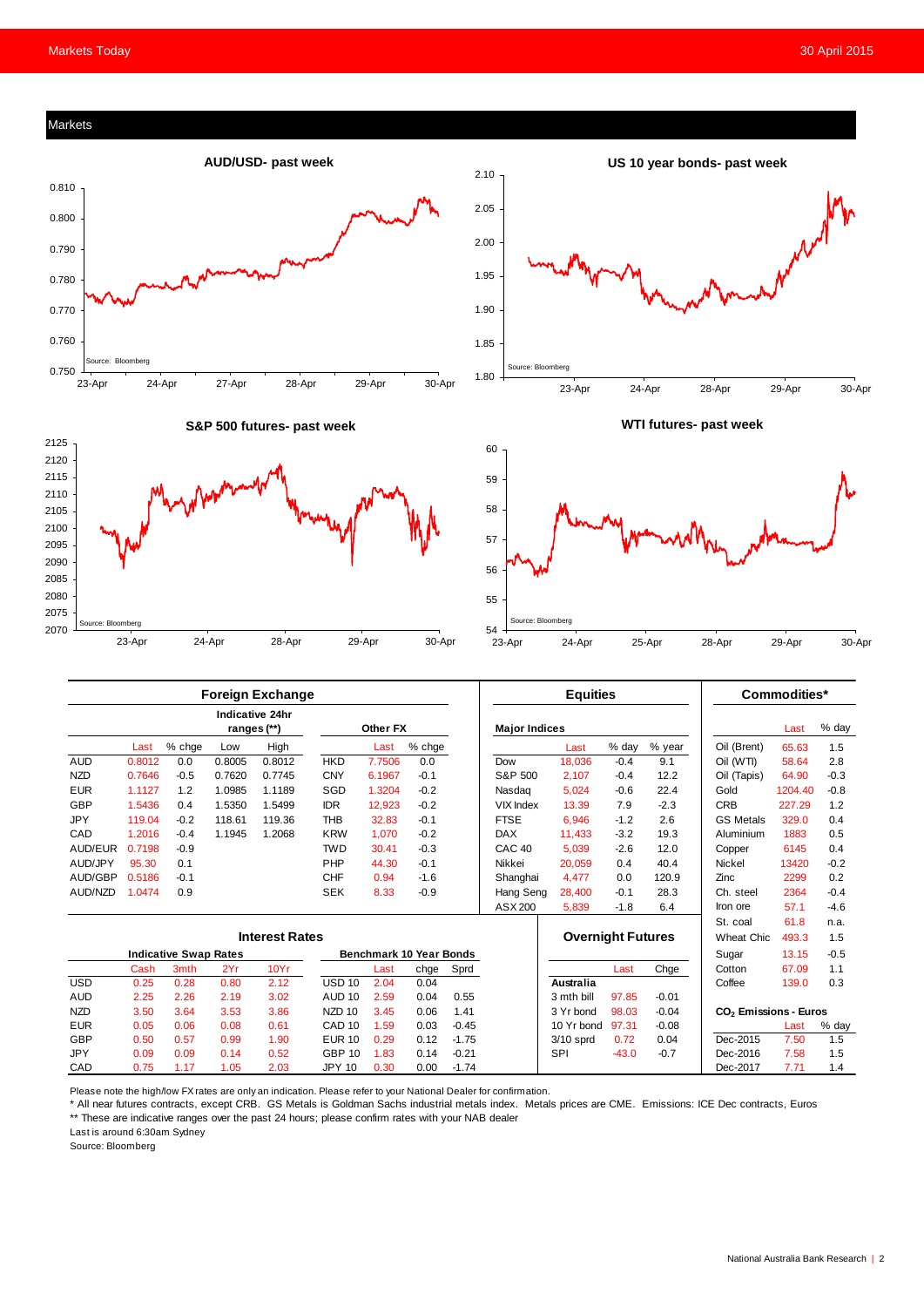#### Calendar

|                           |                                                                                         | Time            | <b>NAB</b>      |                    |        |                  |                |                |
|---------------------------|-----------------------------------------------------------------------------------------|-----------------|-----------------|--------------------|--------|------------------|----------------|----------------|
|                           | Country Economic Indicator                                                              | Period          | Forecast        | <b>Consensus</b>   | Actual | <b>Previous</b>  | <b>GMT</b>     | <b>AEST</b>    |
| NZ                        | Thursday, 30 April 2015<br><b>RBNZ Official Cash Rate</b>                               | Apr-30          | 3.50%           | 3.50%              |        | 3.50%            | 21.00          | 7.00           |
| NZ                        | <b>Building Permits MoM</b>                                                             | Mar             |                 |                    |        | $-6.3%$          | 22.45          | 8.45           |
| UK                        | <b>GfK Consumer Confidence</b>                                                          | Apr             |                 | 4                  |        | 4                | 23.05          | 9.05           |
| AU                        | Import/export price index QoQ                                                           | 1Q              |                 | 1.0%/0.0%          |        | 0.9%/0.0%        | 1.30           | 11.30          |
| AU                        | Private Sector Credit MoM/YoY                                                           | Mar             | $0.6\%/6.3\%$   | $0.5\%/6.3\%$      |        | 0.5%/6.2%        | 1.30           | 11.30          |
| AU<br>NZ                  | NAB Quarterly SME Business Survey, Confidence/Conditions                                | 1Q<br>Mar       |                 |                    |        | 1/2              | 1.30           | 11.30          |
| JN                        | Money Supply M3 YoY<br>Bank of Japan Policy Statement/Kuroda Press Conference           |                 |                 |                    |        |                  | 3.00<br>3.00   | 13.00<br>13.00 |
| JN                        | <b>BOJ Semi Annual Outlook Report</b>                                                   |                 |                 |                    |        |                  | 6.00           | 16.00          |
| GE                        | Unemployment Rate                                                                       | Apr             |                 | 6.4%               |        | 6.4%             | 7.55           | 17.55          |
| EC                        | <b>ECB Publishes Economic Bulletin</b>                                                  |                 |                 |                    |        |                  | 8.00           | 18.00          |
| EC                        | Unemployment Rate                                                                       | Mar             |                 | 11.20%             |        | 11.3%            | 9.00           | 19.00          |
| EС                        | <b>CPI Estimate YoY</b>                                                                 | Apr             |                 | 0.0%               |        |                  | 9.00           | 19.00          |
| EC                        | CPI Core YoY                                                                            | Apr A           |                 | 0.6%               |        | 0.6%<br>0.6%     | 9.00           | 19.00          |
| US<br>CA                  | <b>Employment Cost Index</b><br>GDP MoM/YoY                                             | 1Q<br>Feb       |                 | 0.6%<br>$-0.2%$ -- |        | $-0.1\%/2.4\%$   | 12.30<br>12.30 | 22.30<br>22.30 |
| CA                        | Average Weekly Earnings YoY                                                             | Feb             |                 |                    |        |                  | 12.30          | 22.30          |
| US                        | Personal Income/Spending                                                                | Mar             |                 | $0.2\%/0.5\%$      |        | $0.4\%/0.1\%$    | 12.30          | 22.30          |
| US                        | PCE Core MoM / YoY                                                                      | Mar             |                 | $0.1\%/1.4\%$      |        | $0.1\%/1.4\%$    | 12.30          | 22.30          |
| US                        | Initial Jobless Claims                                                                  | Apr-25          |                 |                    |        |                  | 12.30          | 22.30          |
| US                        | Fed's Tarullo speaks to Community Bankers in Washington (V)                             |                 |                 |                    |        |                  | 12.30          | 22.30          |
| US                        | Chicago Purchasing Manager                                                              | Apr             |                 | 49.5               |        | 46.3             | 13.45          | 23.45          |
| EC                        | <b>OECD Economic Outlook</b><br>Friday, 1 May 2015                                      |                 |                 |                    |        |                  | 14.00          | 0.00           |
| AU                        | AiG Perf of Mfg Index                                                                   | Apr             |                 |                    |        | 46.3             | 23.30          | 9.30           |
| JN                        | Jobless Rate                                                                            | Mar             |                 | 3.5%               |        | 3.5%             | 23.30          | 9.30           |
| JN                        | Natl CPI YoY                                                                            | Mar             |                 | 2.2%               |        | 2.2%             | 23.30          | 9.30           |
| AU                        | CoreLogic RP Data House Px MoM                                                          | Apr             |                 |                    |        | 1.4%             | 0.00           | 10.00          |
| CН                        | Manufacturing/Non-manufacturing PMI                                                     | Apr             |                 | $50/-$             |        | 50.1/53.7        | 1.00           | 11.00          |
| JN                        | Markit/JMMA Japan Manufacturing PMI                                                     | Apr F           |                 |                    |        | 49.7             | 1.35           | 11.35          |
| AU                        | Commodity Index YoY                                                                     | Apr             |                 |                    |        | $-19.7%$         | 6.30           | 16.30          |
| US                        | Fed's Mester Speaks at FRB Philadelphia Conference (Alt)                                |                 |                 |                    |        |                  | 12.30          | 22.30          |
| СA                        | RBC Canadian Manufacturing PMI                                                          | Apr             |                 |                    |        | 48.9             | 13.30          | 23.30          |
| US                        | Markit US Manufacturing PMI                                                             | Apr F           |                 |                    |        | 54.2             | 13.45          | 23.45          |
| US                        | <b>Construction Spending MoM</b>                                                        | Mar             |                 | 0.5%               |        | $-0.1%$          | 14.00          | 0.00           |
| <b>US</b>                 | <b>ISM Manufacturing</b>                                                                | Apr             |                 | 52<br>96           |        | 51.5             | 14.00          | 0.00           |
| US<br>US                  | U. of Mich. Sentiment<br>Fed's Williams Speaks at Chapman University Conference (V)     | Apr F           |                 |                    |        | 95.9             | 14.00<br>19.45 | 0.00<br>5.45   |
|                           | Monday, 4 May 2015                                                                      |                 |                 |                    |        |                  |                |                |
| AU                        | TD Securities Inflation MoM/YoY                                                         | Apr             |                 |                    |        | $0.4\%/1.5\%$    | 0.30           | 10.30          |
| NZ                        | <b>ANZ Commodity Price</b>                                                              | Apr             |                 |                    |        | 4.6%             | 1.00           | 11.00          |
| AU                        | ANZ Job Advertisements MoM                                                              | Apr             |                 |                    |        | $-1.4%$          | 1.30           | 11.30          |
| AU                        | <b>Building Approvals MoM</b>                                                           | Mar             |                 |                    |        | $-3.2%$          | 1.30           | 11.30          |
| CН                        | <b>HSBC China Manufacturing PMI</b>                                                     | Apr F           |                 |                    |        | 49.2             | 1.45           | 11.45          |
| GЕ                        | Markit/BME Germany Manufacturing PMI                                                    | Apr F           |                 |                    |        |                  | 7.55           | 17.55          |
| EC                        | Markit Eurozone Manufacturing PMI                                                       | Apr F           |                 |                    |        |                  | 8.00           | 18.00          |
| US                        | <b>Factory Orders</b>                                                                   | Mar             |                 |                    |        | 0.20%            | 14.00          | 0.00           |
| US                        | Fed's Evans Speaks on Economy and Monetary Policy in Indiana (V)<br>Tuesday, 5 May 2015 |                 |                 |                    |        |                  | 16.25          | 2.25           |
| AU                        | RBA CIO Gim Gives Speech in Sydney                                                      |                 |                 |                    |        |                  | 21.30          | 7.30           |
| AU                        | ANZ Roy Morgan Weekly Consumer Confidence Index                                         | May-03          |                 |                    |        |                  | 23.30          | 9.30           |
| AU                        | AiG Perf of Services Index                                                              | Apr             |                 |                    |        | 50.2             | 23.30          | 9.30           |
| NZ                        | QV House Prices YoY                                                                     | Apr             |                 |                    |        | 7.7%             | 0.00           | 10.00          |
| AU                        | <b>Trade Balance</b>                                                                    | Mar             |                 |                    |        | $-1256M$         | 1.30           | 11.30          |
| AU                        | RBA Cash Rate Target                                                                    | May-05          |                 | 2.00%              |        | 2.25%            | 4.30           | 14.30          |
| UK                        | Markit/CIPS UK Construction PMI<br>Int'l Merchandise Trade                              | Apr<br>Mar      |                 |                    |        | 57.8<br>$-0.98B$ | 8.30           | 18.30          |
| CA<br>US                  | <b>Trade Balance</b>                                                                    | Mar             |                 |                    |        | $-$ \$35.4B      | 12.30<br>12.30 | 22.30<br>22.30 |
| US                        | Markit US Services PMI                                                                  | Apr F           |                 |                    |        |                  | 13.45          | 23.45          |
| UK                        | Halifax House Prices MoM / 3mths/year                                                   | Apr             |                 |                    |        | $0.4\%/8.1\%$    | 14.00          | 0.00           |
| US                        | ISM Non-Manf. Composite                                                                 | Apr             |                 |                    |        | 56.5             | 14.00          | 0.00           |
|                           | <b>Upcoming Central Bank Interest Rate Announcements</b>                                |                 |                 |                    |        |                  |                |                |
| Australia, RBA            |                                                                                         | 5-May           | 2.00%           | 2.00%              |        | 2.25%            |                |                |
| UK BOE                    |                                                                                         | 11-May          | 0.50%           | 0.50%              |        | 0.50%            |                |                |
| Japan, BoJ                |                                                                                         | 22-May          | $0.0\% - 0.1\%$ | $0.0\% - 0.1\%$    |        | 0.0%-0.1%        |                |                |
| Canada, BoC<br>Europe ECB |                                                                                         | 27-May<br>3-Jun | 0.05%           | 0.05%              |        | 0.75%<br>0.05%   |                |                |
|                           | New Zealand, RBNZ                                                                       | 11-Jun          | 3.50%           |                    |        | 3.50%            |                |                |
| <b>US Federal Reserve</b> |                                                                                         |                 |                 |                    |        | 0%-0.25%         |                |                |

**GMT: Greenwich Mean Time; AEST: Australian Eastern Standard Time**